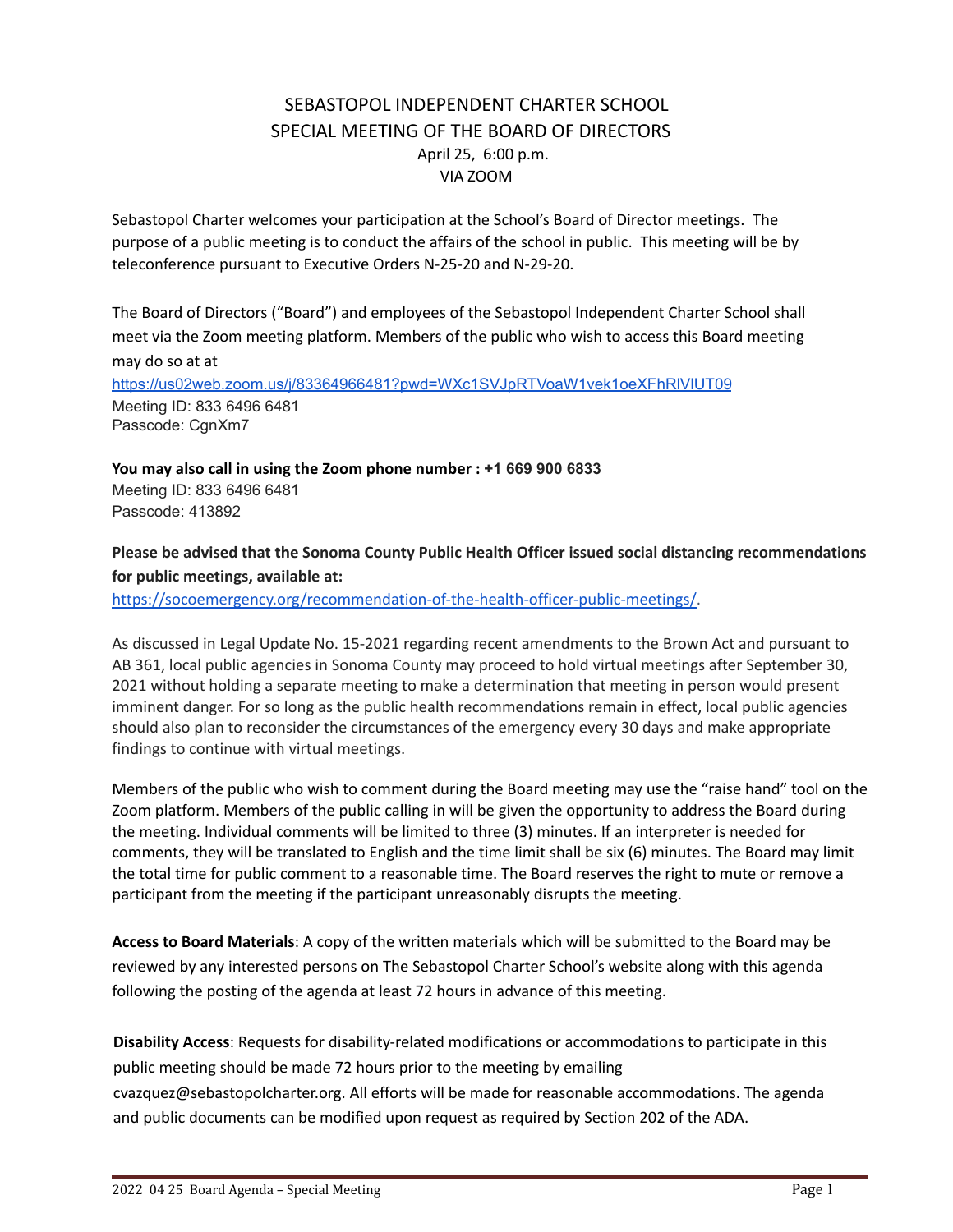# **BOARD MEETING CODE OF CONDUCT**

● Express gratitude and appreciation. ● Maintain open, respectful body language. ● Give your full listening attention ● Stand in the other's shoes. ● Use a normal tone of voice. ● Don't interrupt. ● Use respectful language. ● Own your mistakes ● Be brief and respect others. ● Take the high road. ● Monitor your inner thoughts. ● Give each other the benefit of the doubt. ● Don't talk behind others' backs.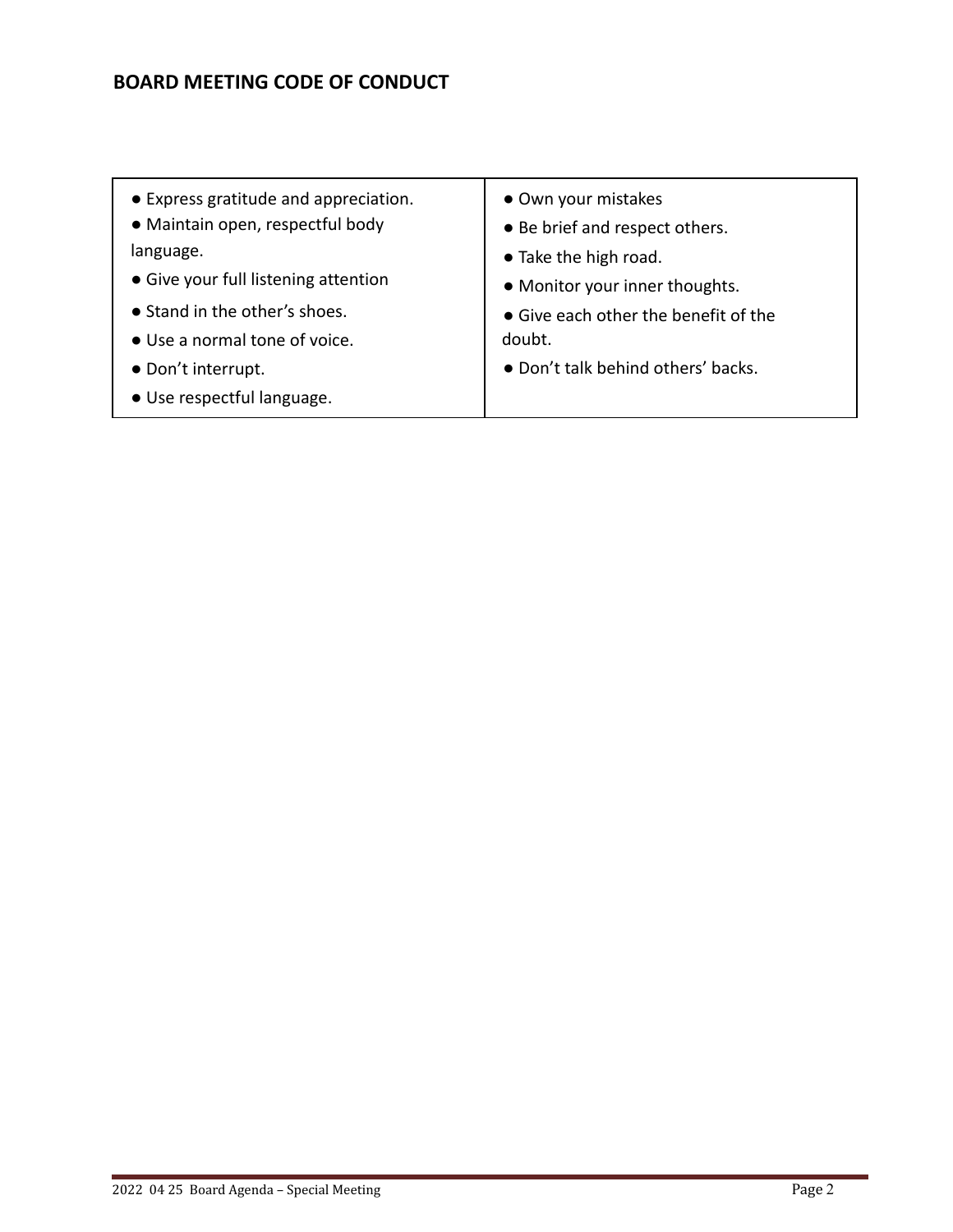# SEBASTOPOL INDEPENDENT CHARTER SCHOOL SPECIAL MEETING OF THE BOARD OF DIRECTORS

# APRIL 25, 2022 6:00 p.m VIA ZOOM AGENDA

# **OPEN SESSION**

## **Join Zoom Meeting**

<https://us02web.zoom.us/j/83364966481?pwd=WXc1SVJpRTVoaW1vek1oeXFhRlVlUT09>

Meeting ID: 833 6496 6481 Passcode: CgnXm7

Dial by your location

+1 669 900 6833 US (San Jose) Meeting ID: 833 6496 6481 Passcode: 413892

#### **Procedural**

- A. CALL TO ORDER Meeting called to order by Matt Langley at:
- B. ROLL CALL

| Matt Langley, Chair             | (ML) |
|---------------------------------|------|
| Jennifer Klein, Vice Chair      | (JK) |
| Chaz Mathias, Director          | (CM) |
| Linda Switzer Clopton, Director | (LC) |
| Sara Margulis, Director         | (SM) |
|                                 |      |

|    | Present   Absent | Late | <b>Arrival Time</b> |
|----|------------------|------|---------------------|
| L) |                  |      |                     |
| )  |                  |      |                     |
| 1) |                  |      |                     |
| :) |                  |      |                     |
| 1) |                  |      |                     |

Others Attending: Chris Topham (CT)

#### **Communications**

- A. PUBLIC COMMENT (ON ITEMS NOT ON THE AGENDA)
- B. OFFICIAL CORRESPONDENCE: None
- C. NEXT MEETING: REGULAR MEETING via Zoom Monday, May 2, 2022, 6:00 pm

## **Procedural**

A. ADJUSTMENT OF AGENDA

**Consent Agenda Items** : All matters listed under the consent agenda are considered by the Board to be routine and will be approved/enacted by the Board in one motion in the form listed below. Unless specifically requested by a Board member for further discussion or removed from the agenda, there will be no discussion of these items prior to the Board votes on them.

## **Information (Reports and other items scheduled for information):**

EXECUTIVE DIRECTOR'S REPORT - none FACULTY REPORT - none